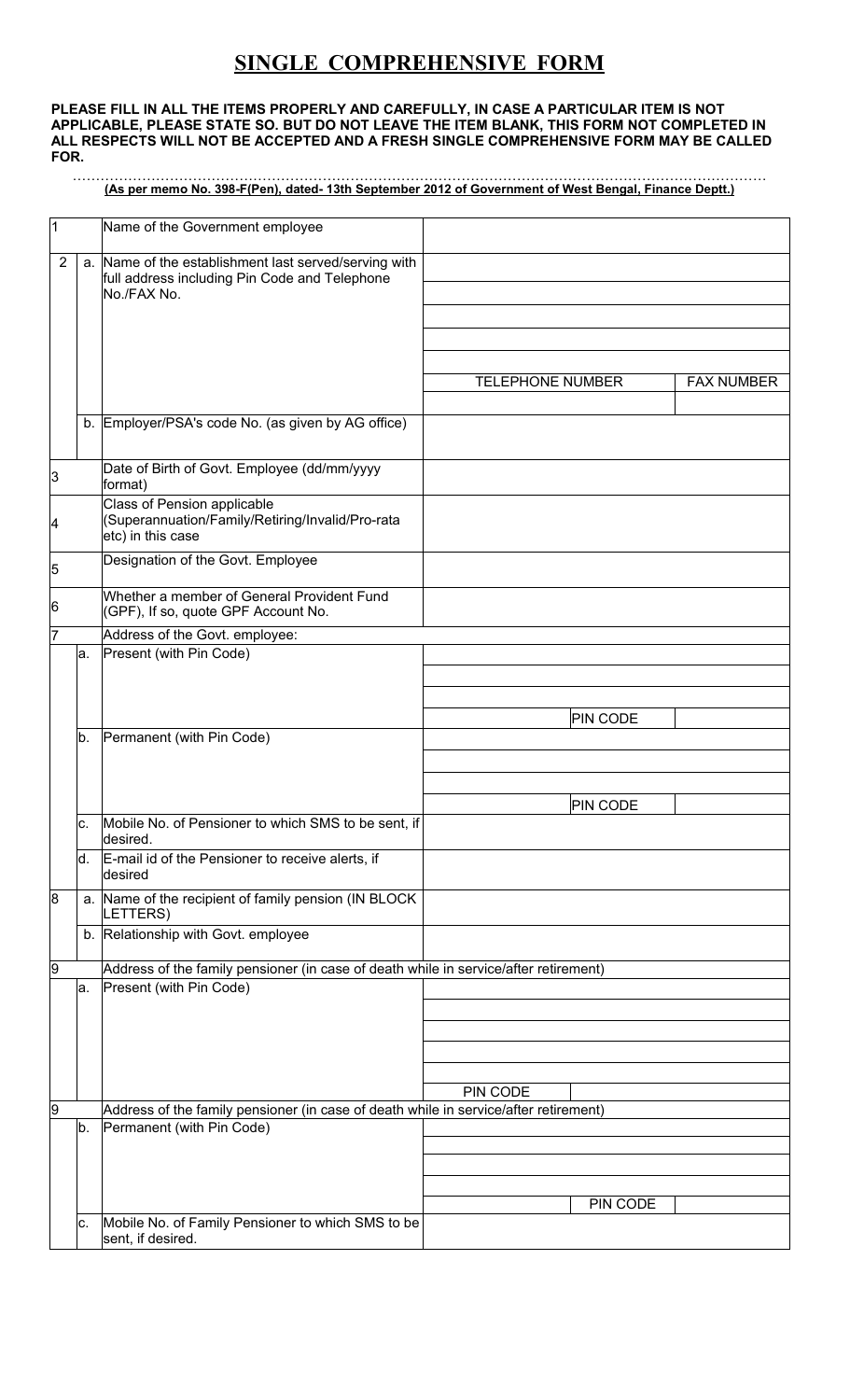|    | d. | E-mail id of the Family Pensioner to receive alerts,<br>lif desired                                                                                                                                                                                                         |  |
|----|----|-----------------------------------------------------------------------------------------------------------------------------------------------------------------------------------------------------------------------------------------------------------------------------|--|
| 10 |    | Place of payment of Pension/Family Pension (State<br>clearly the name Treasury with Unit No. i.e. I or II if<br>payment is desired in West Bengal)                                                                                                                          |  |
| 11 |    | Name of the Treasury/PAO (with Unit No. i.e. I or II)<br>with which Pension Sanctioning Authority attached                                                                                                                                                                  |  |
| 12 |    | If payment of pension is desired through a Public Sector Bank in Calcutta Corporation area? If so,                                                                                                                                                                          |  |
|    |    | a. Name of the Bank & Branch (with B.S.R. Code No.<br>of the Paying Branch as well as Link Branch)                                                                                                                                                                          |  |
|    |    | b. S/B A/c No. (in single name/joint name with<br>spouse) (Enclose Annexure-A in duplicate).                                                                                                                                                                                |  |
| 13 |    | a. Date of appointment                                                                                                                                                                                                                                                      |  |
|    |    | b. Date of commencement of Pensionable Service                                                                                                                                                                                                                              |  |
|    |    | c. Date of Retirement/Death (strike out whichever is<br>not applicable)                                                                                                                                                                                                     |  |
| 14 |    | a. Nationality and Religion                                                                                                                                                                                                                                                 |  |
|    |    | b. Gender (Male/Female)                                                                                                                                                                                                                                                     |  |
| 15 |    | a. Status of the Govt. employee<br>(Temporary/Permanent)                                                                                                                                                                                                                    |  |
|    |    | b. Whether work-charged employee                                                                                                                                                                                                                                            |  |
|    | C. | Whether appointment is made on ad-hoc basis and<br>if so, whether subsequently regularised by Govt.<br>(enclose copy of Govt. order)                                                                                                                                        |  |
| 16 |    | Father's/Husband's Name of the Govt. employee                                                                                                                                                                                                                               |  |
| 17 |    | a. Whether already enrolled under West Bengal<br>Health Scheme (please answer in either of YES or<br>NO)                                                                                                                                                                    |  |
|    |    | b. If answer to $17(a)$ above is 'YES', then whether<br>opted out from Health Scheme after retirement?<br>(please answer in either of YES or NO). If answer<br>to 17(a) above is 'NO' then please leave out this<br>column.                                                 |  |
| 18 |    | Whether a ember of Contributory Provident Fund<br>(CPF), If so, quote CPR Account No.                                                                                                                                                                                       |  |
| 19 |    | If a member of Contributory Provident Fund (CPF),<br>whether the employer's share of CPF along with<br>interest and additional interest accrued thereon has<br>been credited to the Govt. Account (with full<br>particulars mentioning the period for which refund<br>made) |  |
| 20 |    | Pension Rules and relevant Govt. order applicable<br>in this case                                                                                                                                                                                                           |  |
| 21 |    | Govt. under which service has been rendered (in<br>order of employment showing the periods served<br>under each govt.)                                                                                                                                                      |  |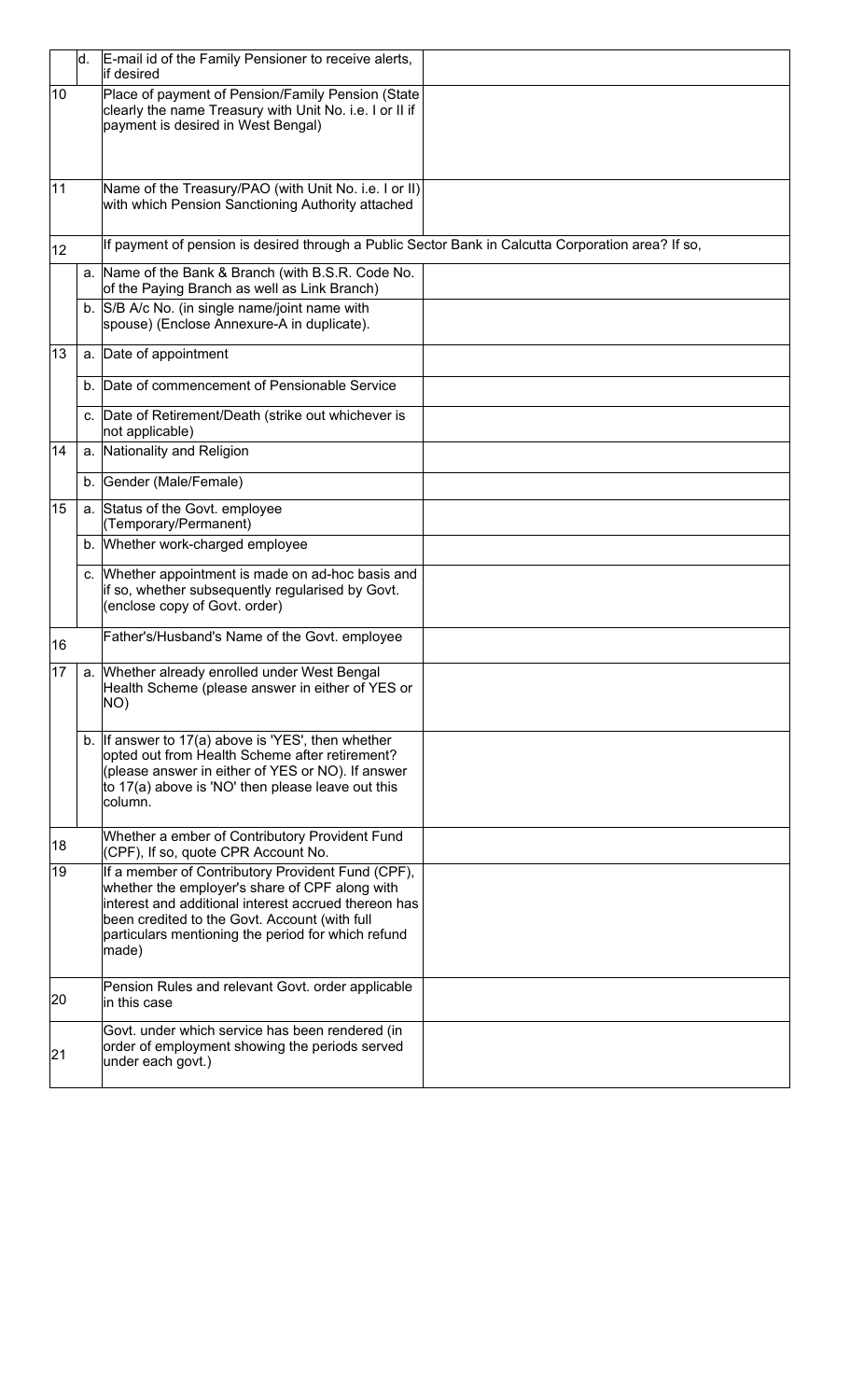| 22 |                                          | a. Period of gross service                                                                                                   |                                                       |                                                                                                                |         |                                      |  |
|----|------------------------------------------|------------------------------------------------------------------------------------------------------------------------------|-------------------------------------------------------|----------------------------------------------------------------------------------------------------------------|---------|--------------------------------------|--|
|    | b. Period of war/military service if any |                                                                                                                              |                                                       |                                                                                                                |         |                                      |  |
|    |                                          | etc, if any                                                                                                                  |                                                       | c. Details of period(s) of Service on deputation terms to Govt undertakings / Autonomous bodies / Local bodies |         |                                      |  |
|    |                                          | Organisation                                                                                                                 | From (Date)                                           | To (Date)                                                                                                      | Remarks | Contribution<br>Received<br>(Yes/No) |  |
|    |                                          |                                                                                                                              |                                                       |                                                                                                                |         |                                      |  |
|    |                                          | Military service                                                                                                             | d. Amount and nature of pension/gratuity received for |                                                                                                                |         |                                      |  |
|    |                                          | Military Service.                                                                                                            | e. Whether opted for Family Pension on account of     |                                                                                                                |         |                                      |  |
|    | f.                                       | particulars and source from which being drawn.                                                                               | Whether in receipt of any other Pension, if so its'   |                                                                                                                |         |                                      |  |
| 23 |                                          | Non-qualifying service:                                                                                                      |                                                       |                                                                                                                |         |                                      |  |
|    | a. EOL without medical certificate       |                                                                                                                              |                                                       |                                                                                                                |         |                                      |  |
|    |                                          | b. Period of suspension not to be counted towards<br>pension etc.                                                            |                                                       |                                                                                                                |         |                                      |  |
|    |                                          | c. Other non-qualifying service, if any                                                                                      |                                                       |                                                                                                                |         |                                      |  |
| 24 |                                          | qualifying service)                                                                                                          | Net qualifying service (Gross service minus non-      |                                                                                                                |         |                                      |  |
| 25 |                                          | Weightage of Service admissible, if any<br>(Employees retired on or after 25/02/2009, the<br>Rules, 1971 is not applicable). | benefit of weightage under Rule 27 of WBS(DCRB)       |                                                                                                                |         |                                      |  |
| 26 | a.                                       | Total service qualifying for pensionary benefits.                                                                            |                                                       |                                                                                                                |         |                                      |  |
|    | b.                                       | Last pay drawn in Pay Band + Grade Pay + NPA, if<br>any.                                                                     |                                                       |                                                                                                                |         |                                      |  |
|    | c.                                       | Scale of pay /Pay Band & Grade Pay                                                                                           |                                                       |                                                                                                                |         |                                      |  |
|    |                                          | Proposed Superannuation Pension/Retiring<br>d. Pension/Invalid Pension                                                       |                                                       |                                                                                                                |         |                                      |  |
|    | e.                                       | Proposed Retiring Gratuity/Death Gratuity                                                                                    |                                                       |                                                                                                                |         |                                      |  |
|    | $f_{\rm{r}}$                             | Proposed family pension, if applicable                                                                                       |                                                       |                                                                                                                |         |                                      |  |
| 27 |                                          | applied for pension.                                                                                                         | Date on which the Govt. employee/family pensioner     |                                                                                                                |         |                                      |  |
| 28 |                                          | Date from which pension/family pension is<br>commence                                                                        |                                                       |                                                                                                                |         |                                      |  |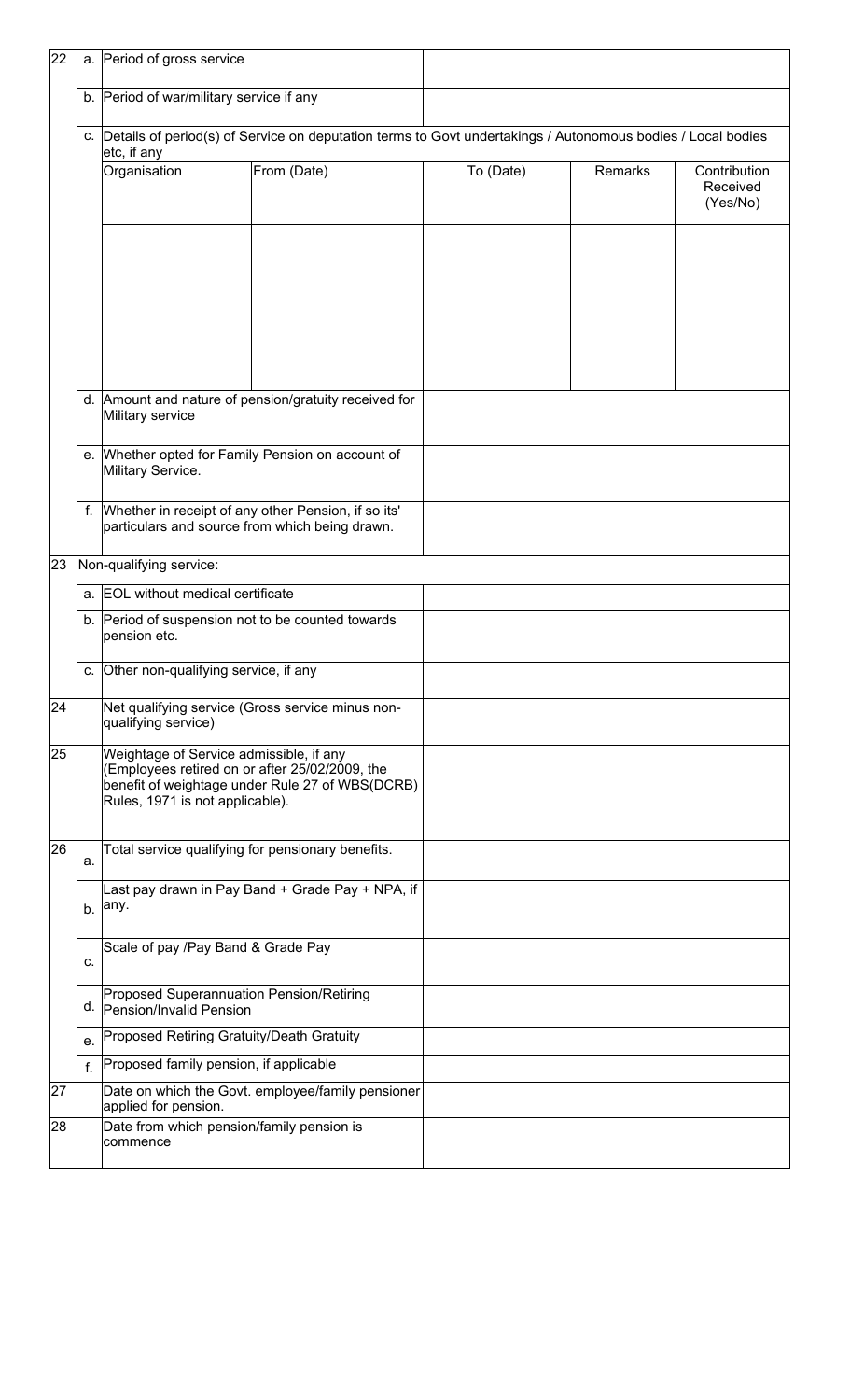| 29        | a. | Whether commutation of pension wanted?                                                                                                                                                                   |             |               |     |                   |                       |                  |
|-----------|----|----------------------------------------------------------------------------------------------------------------------------------------------------------------------------------------------------------|-------------|---------------|-----|-------------------|-----------------------|------------------|
|           | b. | If so, amount/portion of pension to be commuted                                                                                                                                                          |             |               |     |                   |                       |                  |
|           | C. | Date on which application for communication has<br>been received by the pension sanctioning authority.                                                                                                   |             |               |     |                   |                       |                  |
|           | d. | Proposed amount of Reduced Pension (in case of<br>commutation applied and sanctioned)                                                                                                                    |             |               |     |                   |                       |                  |
|           | е. | Proposed amount of CVP (enclose application for<br>commutation in prescribed form duly accepted by<br>$ PSA\rangle$                                                                                      |             |               |     |                   |                       |                  |
| 30        | а. | Descriptive Roll of the pensioner/family pensioner (Enclose descriptive roll in 3 separate sheet in the following<br>information):                                                                       |             |               |     |                   |                       |                  |
|           |    | $(i)$ Height                                                                                                                                                                                             |             |               |     |                   |                       |                  |
|           |    | (ii) Identification Marks                                                                                                                                                                                |             |               |     |                   |                       |                  |
|           |    | (iii) Left Thumb and finger impression                                                                                                                                                                   |             |               |     |                   |                       |                  |
|           |    | Thumb                                                                                                                                                                                                    | Fore Finder |               |     | Middle Finger     | <b>Ring Finger</b>    | Little Finger    |
|           |    |                                                                                                                                                                                                          |             |               |     |                   |                       |                  |
|           |    | (Persons who are literate enough to sign their names in English, Hindi or the official Regional Language<br>exempted from recording their left thumb and finger impressions).                            |             |               |     |                   |                       |                  |
| 31        |    | Statement of family members (including unmarried/widowed/divorcee daughter(s) beyond 25 years &<br>physically crippled and mentally retarded son(s)/daughter(s) beyond 25 years)                         |             |               |     |                   |                       |                  |
| SI<br>No. |    | Name(s)                                                                                                                                                                                                  |             | Date of Birth | Age | Relation-<br>ship | <b>Marital Status</b> | Date of Marriage |
|           |    |                                                                                                                                                                                                          |             |               |     |                   |                       |                  |
|           |    |                                                                                                                                                                                                          |             |               |     |                   |                       |                  |
|           |    |                                                                                                                                                                                                          |             |               |     |                   |                       |                  |
|           |    |                                                                                                                                                                                                          |             |               |     |                   |                       |                  |
| 32        |    |                                                                                                                                                                                                          |             |               |     |                   |                       |                  |
|           | a) | Whether nomination made for LTA pension/LTA<br><b>Family Pension</b>                                                                                                                                     |             |               |     |                   |                       |                  |
|           |    | b) If so, state the name of the nominee (enclose the<br>nomination paper in duplicate)                                                                                                                   |             |               |     |                   |                       |                  |
|           |    | c) If not, state the name(s) of the legal heir(s),<br>his/her/their age, share payable and relationship<br>with the deceased pensioner/family pensioner<br>where LTA of pensionary benefits are payable. |             |               |     |                   |                       |                  |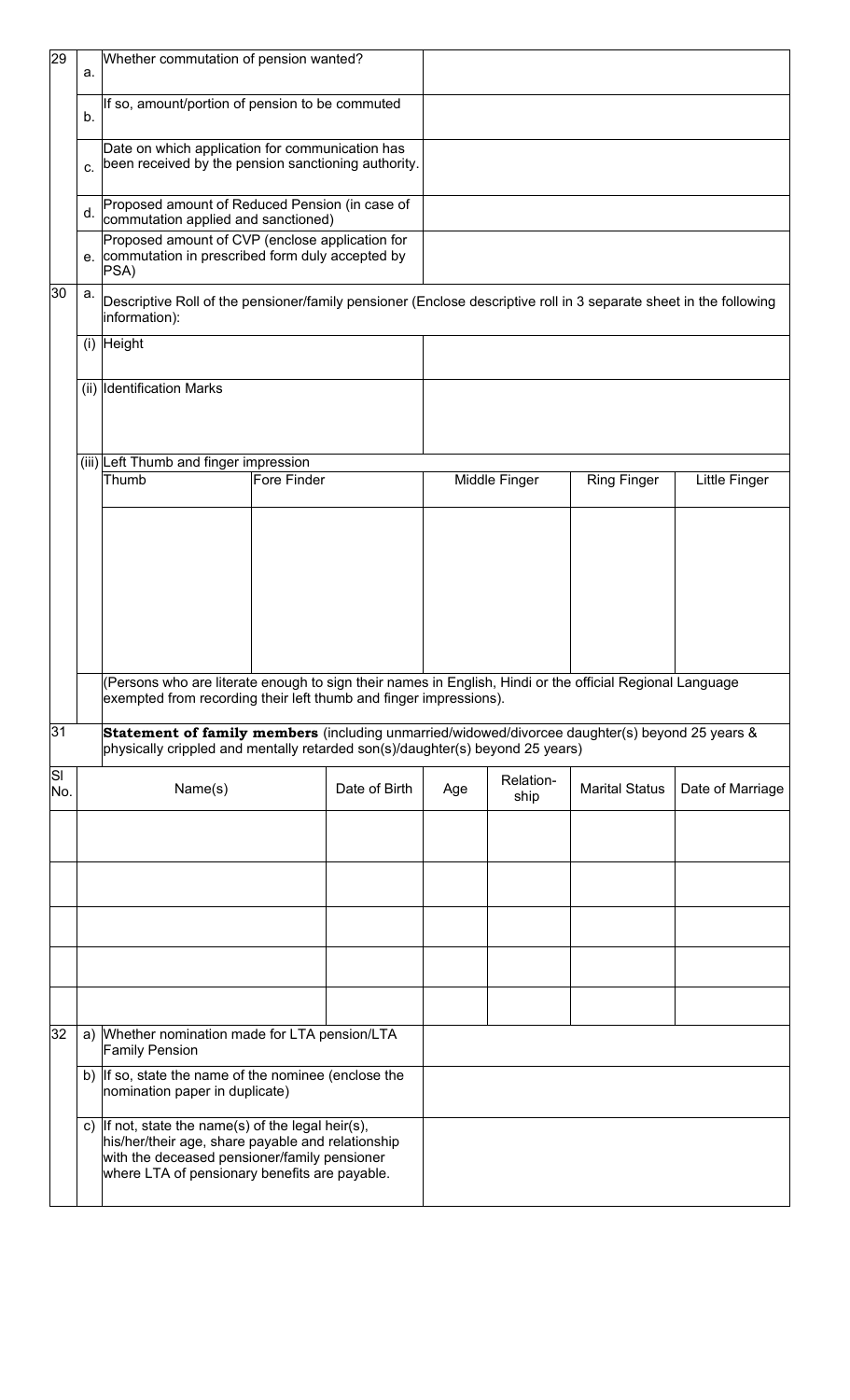| 33        |    | (For Death Cases only)                                                                                                                                                                                                                                                      |               |     |              |                       |                                                                          |  |  |
|-----------|----|-----------------------------------------------------------------------------------------------------------------------------------------------------------------------------------------------------------------------------------------------------------------------------|---------------|-----|--------------|-----------------------|--------------------------------------------------------------------------|--|--|
|           |    | a) Whether nomination made of death-gratuity (Yes /<br>No)                                                                                                                                                                                                                  |               |     |              |                       |                                                                          |  |  |
|           |    | b) If so, state the name(s) of the nominee(s)<br>his/her/their relationship with the Govt employee<br>and share payable                                                                                                                                                     |               |     |              |                       |                                                                          |  |  |
|           |    | Enclose two sets (one in Service Book and other with pension papers) nomination for death gratuity duly<br>counter signed by the Head of the Office in prescribed form in terms of Govt. of West Bengal Notification No.<br>963-F(Pen), dated-07.11.2005.                   |               |     |              |                       |                                                                          |  |  |
|           | C) | State below the details of surviving family members (including unmarried/widowed/divorced daughter(s)<br>beyond 25 years & physically crippled and mentally retarded son(s)/daughter(s) beyond 25 years) [defined in<br>Rule 7(1) (e) (1) of the W.B.S. (DCRB) Rules, 1971] |               |     |              |                       |                                                                          |  |  |
| SI<br>No. |    | Name(s)                                                                                                                                                                                                                                                                     | Date of Birth | Age | Relationship | <b>Marital Status</b> | Date of Marriage<br>in case of married<br>daughters<br>included, if any. |  |  |
|           |    |                                                                                                                                                                                                                                                                             |               |     |              |                       |                                                                          |  |  |
|           |    |                                                                                                                                                                                                                                                                             |               |     |              |                       |                                                                          |  |  |
|           |    |                                                                                                                                                                                                                                                                             |               |     |              |                       |                                                                          |  |  |
|           |    | N.B. Daughters married before death of Govt. employee do not fall in the definition of Family for the purpose of Death Gratuity.                                                                                                                                            |               |     |              |                       |                                                                          |  |  |
| 34        |    | Outstanding dues of the Govt. employee<br>(please always quote head of account of<br>which the recovery to be credited).                                                                                                                                                    |               |     | Amount (Rs.) |                       | <b>Head of Account</b>                                                   |  |  |
|           | a) | House Building Advance                                                                                                                                                                                                                                                      |               |     |              |                       |                                                                          |  |  |
|           | b) | Marriage & Illness Advance                                                                                                                                                                                                                                                  |               |     |              |                       |                                                                          |  |  |
|           | C) | Cycle/Scooter/Car Advance/Computer Advance                                                                                                                                                                                                                                  |               |     |              |                       |                                                                          |  |  |
|           | d) | <b>Festival Advance</b>                                                                                                                                                                                                                                                     |               |     |              |                       |                                                                          |  |  |
|           | e) | Overdrawal of pay/Allowances, if any, with the Head<br>of Account under which it is to be creadited.                                                                                                                                                                        |               |     |              |                       |                                                                          |  |  |
|           | f) | Any other outstanding dues with Head of Account<br>under which it is to be credited.                                                                                                                                                                                        |               |     |              |                       |                                                                          |  |  |
| 35        | a) | Provisional Pension/Family Pension paid, if any<br>(Please state the rate and the period for which<br>sanctioned).                                                                                                                                                          |               |     |              |                       |                                                                          |  |  |
|           |    | b) Provisional gratuity/death gratuity paid, if any                                                                                                                                                                                                                         |               |     |              |                       |                                                                          |  |  |
|           |    | c) Immediate relief paid, if any                                                                                                                                                                                                                                            |               |     |              |                       |                                                                          |  |  |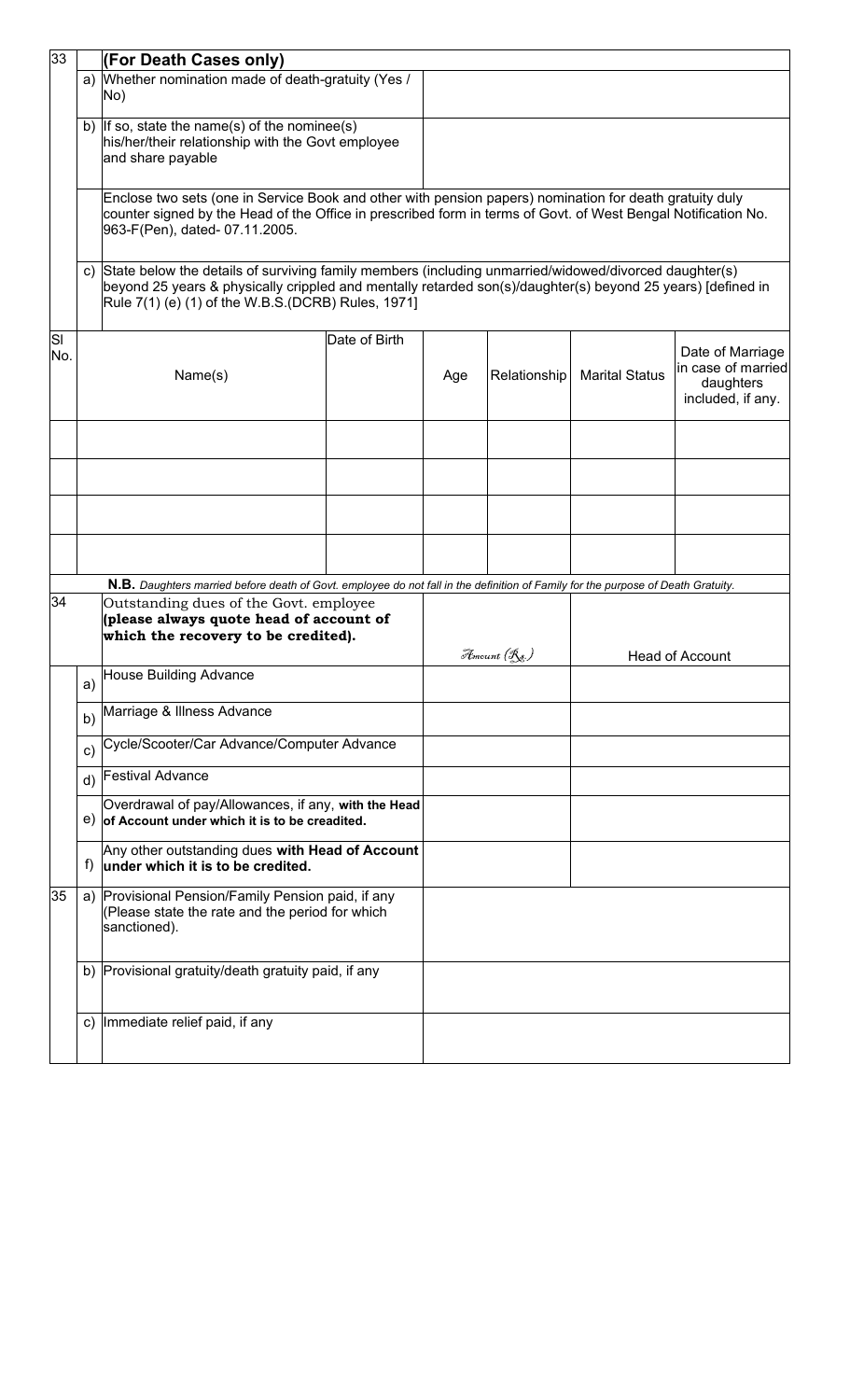| 36      |    | Head of Account to which pension/gratuity is<br>chargeable                                                                                                                                                                         |                                                                                                                                                                                                                                                                                                                                                               |
|---------|----|------------------------------------------------------------------------------------------------------------------------------------------------------------------------------------------------------------------------------------|---------------------------------------------------------------------------------------------------------------------------------------------------------------------------------------------------------------------------------------------------------------------------------------------------------------------------------------------------------------|
| 37      |    | a) Whether the Govt. employee is re-employed after<br>retirement                                                                                                                                                                   |                                                                                                                                                                                                                                                                                                                                                               |
|         |    | b) If so, details of re-employment and fixation of re-<br>employed pay may be stated with necessary order<br>of competent authority.                                                                                               |                                                                                                                                                                                                                                                                                                                                                               |
| 38      |    | a) Whether the family pensioner is employed<br>(widow/widower)                                                                                                                                                                     |                                                                                                                                                                                                                                                                                                                                                               |
|         | b) | Whether the Family Pensioner is in receipt of any other<br>Pension/Family Pension. If so, details thereof.                                                                                                                         |                                                                                                                                                                                                                                                                                                                                                               |
| 39      |    | Please state the name oflegal guardian/natural guardian<br>who will draw the share of pension/family<br>pension/gratuity/death gratuity in favour of minors.                                                                       |                                                                                                                                                                                                                                                                                                                                                               |
| 40      |    | State with details whether any vigilance case/court<br>case/departmental or criminal proceedings is<br>pending against the Govt. employee. If so, give<br>details with supporting documents.                                       |                                                                                                                                                                                                                                                                                                                                                               |
| 41      |    | Any other Remarks                                                                                                                                                                                                                  |                                                                                                                                                                                                                                                                                                                                                               |
| 42.     |    |                                                                                                                                                                                                                                    | (A) The undersigned having satisfied himself that the above particulars are true and that the service of the Govt.<br>employee has been thoroughly satisfactory hereby orders the grant of the full pension/family pension, death-cum-<br>retirement gratuity/service gratuity which may be accepted by the Accountant General as admissbile under the rules. |
|         |    | Or<br>(B) The undersigned having satisfied himself that the Service of Sri/Shrimoti/Kumarihas not been<br>the Accountant General & as admissible under the rules be reduced by the specified amount or percentage indicted below:- | thoroughly satisfactory here by orders that the full pension/family pension/death-cum-retirement gratuity, which may be accepted by                                                                                                                                                                                                                           |
|         |    |                                                                                                                                                                                                                                    |                                                                                                                                                                                                                                                                                                                                                               |
|         |    | (Inapplicable portion should be scored out)                                                                                                                                                                                        |                                                                                                                                                                                                                                                                                                                                                               |
| excess. |    |                                                                                                                                                                                                                                    | This order is subject to the condition that if the amount of pension and/ or gratuity as authorized be afterwards found<br>to be in excess of amounts to which the pensioner is entitled under the rules, he/she shall remain liable to refund such                                                                                                           |
|         |    |                                                                                                                                                                                                                                    |                                                                                                                                                                                                                                                                                                                                                               |

Dated: Signature

Full Name

Designation of the Pension Sanctioning Authority